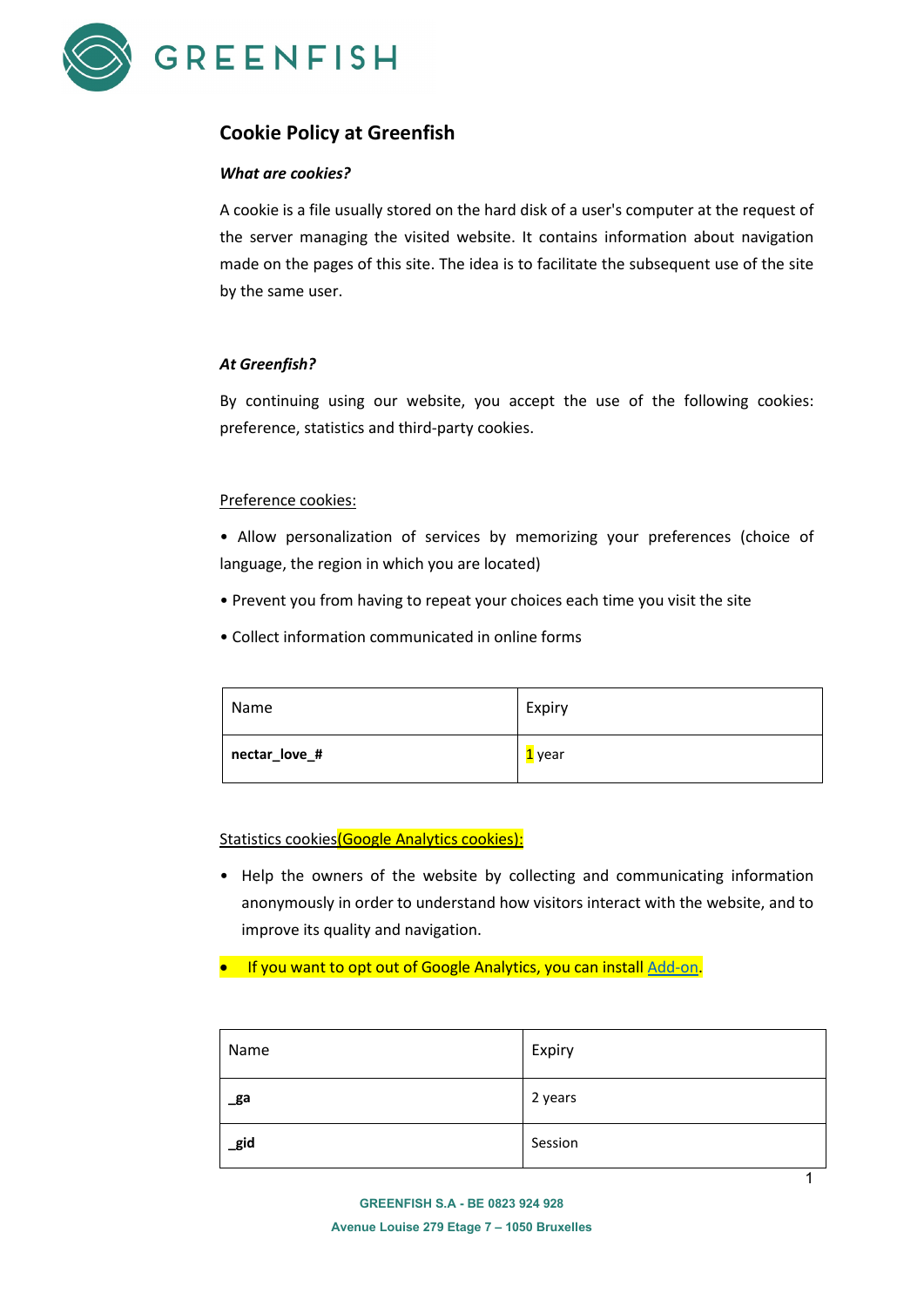

#### Other third-party cookies:

• To improve the content and operation of our website by usin[g Google Analytics](https://policies.google.com/?hl=en&gl=be) (see also the privacy policy o[f Google Analytics\)](https://policies.google.com/?hl=en&gl=be).

If you want to opt out of Google Analytics, you can instal[l Add-on.](https://tools.google.com/dlpage/gaoptout)

• To track and optimize Greenfish banners on other sites via Linkedin, Twitter, DoubleClick and ScoreCardreSearch (see also the privacy policy o[f Linkedin,](https://www.linkedin.com/legal/privacy-policy?banner=accept) [Twitter,](https://twitter.com/privacy?lang=en) [DoubleClick](https://policies.google.com/technologies/ads?hl=fr) an[d ScoreCadreSearch\)](https://www.scorecardresearch.com/privacy.aspx?newlanguage=1).

| Name               | Expiry  |
|--------------------|---------|
| _gat               | Session |
| _twitter_sess      | Session |
| bcookie            | 2 years |
| bscookie           | 2 years |
| ct <sub>0</sub>    | Session |
| guest_id           | 2 years |
| Leo_auth_token     | Session |
| lidc               | Session |
| Personalization_id | 2 years |
| r/collect          | Session |
| UID                | 2 years |
| <b>UIDR</b>        | 2 years |
| visit              | 2 years |
| <b>JSESSIONID</b>  | Session |
| lang               | Session |